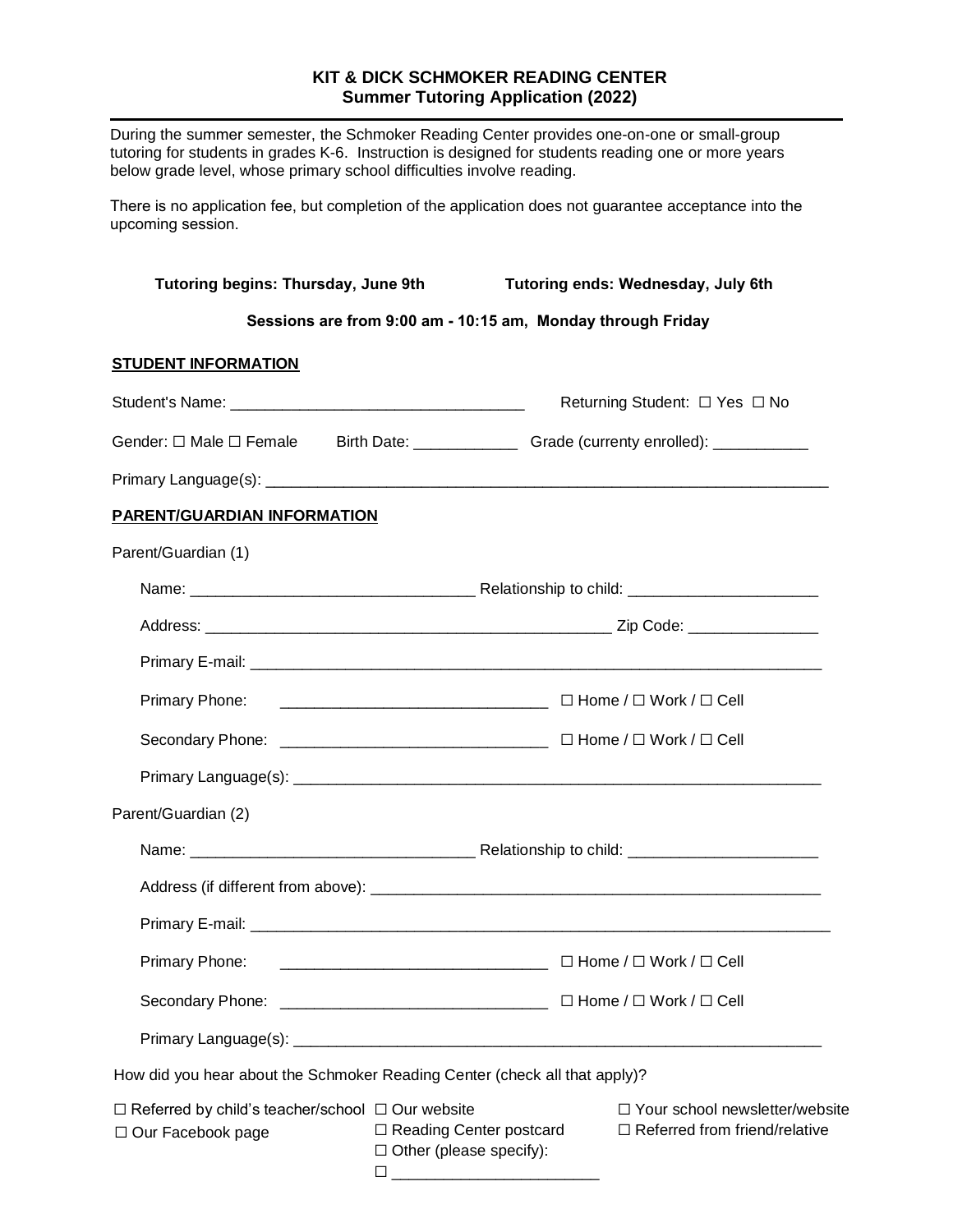## **ACADEMIC INFORMATION**

*Please complete all questions. If you are unsure about any of the information requested, please consult your child's teacher.*

| School: ___________________________                                        |                                                                                                            |  |
|----------------------------------------------------------------------------|------------------------------------------------------------------------------------------------------------|--|
|                                                                            |                                                                                                            |  |
|                                                                            | Other school personnel working with my child: ___________________________________                          |  |
|                                                                            | If we need further information about your child, may we contact your child's teacher? $\Box$ Yes $\Box$ No |  |
|                                                                            | *To be eligible for a financial-based scholarship you must answer the following question:                  |  |
|                                                                            | Does your child qualify for free or reduced lunch? $\square$ Yes $\square$ No                              |  |
|                                                                            | Does your child have an Individual Education Program (IEP)? $\square$ Yes $\square$ No                     |  |
| If so, please list the qualification area(s) and attach a copy of the IEP. |                                                                                                            |  |
|                                                                            |                                                                                                            |  |
|                                                                            | Does your child participate in Response to Intervention (RTI)? $\Box$ Yes $\Box$ No                        |  |
| If so, which tier are they in? $\Box$ Tier 2 $\Box$ Tier 3                 |                                                                                                            |  |
|                                                                            | Please describe the RTI area and indicate how long your child has participated.                            |  |
|                                                                            | What is your child's reading level? (DRA level and/or approximate grade level)                             |  |
| difficulties (e.g., grades, written comments from teacher, test scores).   | Describe information you've received from your child's school that demonstrates his/her reading            |  |
|                                                                            |                                                                                                            |  |

Has your child ever attended other reading programs? If so, please list. (Sylvan, Reading Rx, etc.)

\_\_\_\_\_\_\_\_\_\_\_\_\_\_\_\_\_\_\_\_\_\_\_\_\_\_\_\_\_\_\_\_\_\_\_\_\_\_\_\_\_\_\_\_\_\_\_\_\_\_\_\_\_\_\_\_\_\_\_\_\_\_\_\_\_\_\_\_\_\_\_\_\_\_\_\_\_\_\_\_\_

\_\_\_\_\_\_\_\_\_\_\_\_\_\_\_\_\_\_\_\_\_\_\_\_\_\_\_\_\_\_\_\_\_\_\_\_\_\_\_\_\_\_\_\_\_\_\_\_\_\_\_\_\_\_\_\_\_\_\_\_\_\_\_\_\_\_\_\_\_\_\_\_\_\_\_\_\_\_\_\_\_